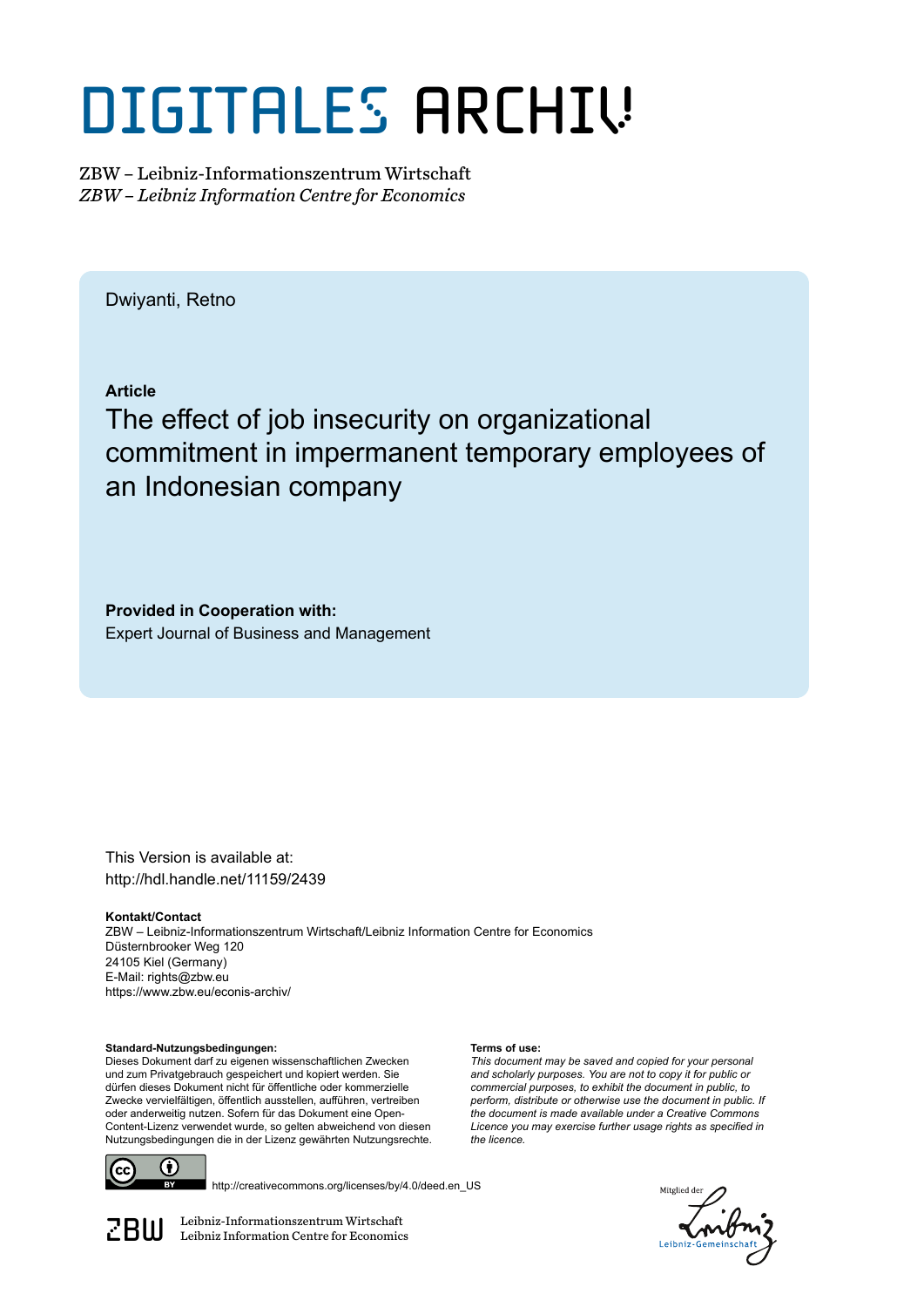

## The Effect of Job Insecurity on Organizational Commitment in Impermanent Temporary Employees of an Indonesian Company

### Retno DWIYANTI\* and Sekar KUSUMA ABDILLA

Universitas Muhammadiyah Purwokerto, Indonesia

*Most companies, either large or small, now employ more impermanent temporary employees, than full-time (permanent) employees. Impermanent temporary employees usually bear the same workload as regular employees or even more. However, in terms of salaries or other facilities, it is completely different for temporary employees, so they tend to feel less comfortable at work. One of the problems that arise from the inconvenience is the lack of commitment of temporary employees to the organization. This study aims to discover the effect of job insecurity on organizational commitment of impermanent temporary employees from Anggrek and Cempaka units in PT Royal Korindah. Purbalingga. Variables used in this research are: 'job insecurity' as the independent variable and 'organizational commitment' as the dependent variable. This study involves 82 temporary impermanent employees of the units examined. The results of data analysis indicate that there is a effect of job insecurity toward organizational commitment of the temporary employees of Anggrek and Cempaka units in PT Royal Korindah Purbalingga. The results also showed that job insecurity affected to 38.5% of the organizational commitment, whereas other factors influenced organizational commitment in a proportion of 61.5%.*

*Keywords: Job Insecurity, Organizational Commitment, Impermanent Employees, Temporary Employees*

*JEL Classification: J20, J63, M51*

#### **1. Introduction**

A business will be more advanced if it applies better management practices so that the business can run more consistently and develop even more. In a company, there are many things to be managed not only assets, such as cash flow, machinery, or other equipment needed in producing an item, but also non-material assets, such as human resources. According to experts, human resources represent the most important element compared to other elements in the company.

\*Corresponding Author:

Article History:

Cite Reference:

**.** 

Retno Dwiyanti, Universitas Muhammadiyah Purwokerto, Indonesia

Received 8 March 2018 | Accepted 18 April 2018 | Available Online 3 May 2018

Dwiyanti, R. and Kusuma Abdilla, S., 2018. The Effect of Job Insecurity on Organizational Commitment in Impermanent Temporary Employees of an Indonesian Company. *Expert Journal of Business and Management*, 6(1), pp.40-48.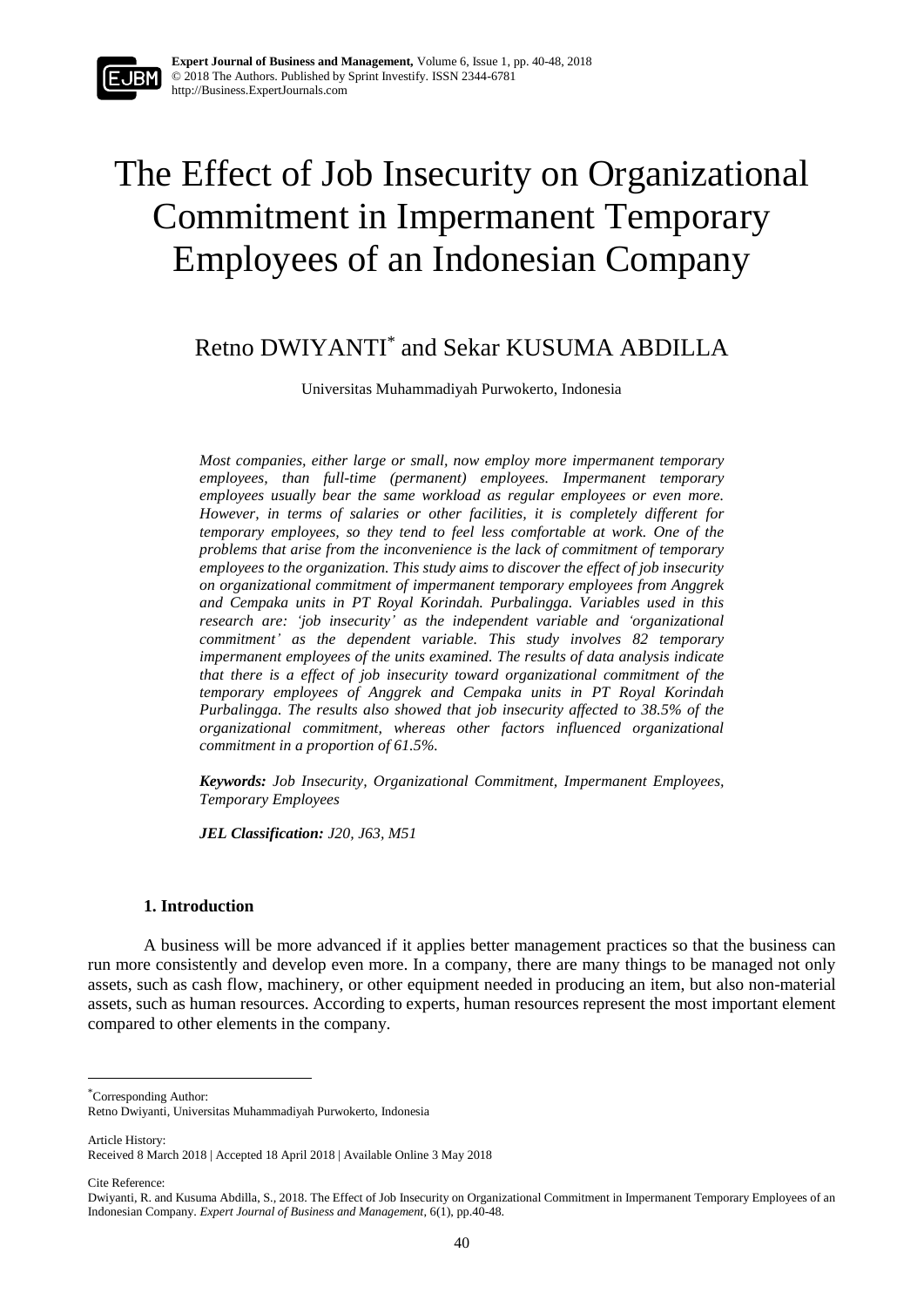In a company, the focus of the production is not just about the profits, but also the attention to the manpower or employees who help the company achieve its goals. The company evolves not only because of the large capital or the financial result of many production factors but also because of the human resources factors who facilitate the production of goods or services.

Different employment statuses result in different rights and obligations under each employment status. A temporary employee is a seconded employee to complete the company's routine jobs and there is no continuity of his working life. Contract employees have relatively shorter working periods and are less likely to be rehired by the company, than regular employees. In addition, impermanent employees also receive salaries below the average salary of regular employees (Booth et al., 2002; Mahaputra et al., 2013). Impermanent employees are also not entitled to employment period allowance, severance pay, and money refunds when his employment time expires.

The phenomenon of impermanent employees in Indonesia itself has been going on for quite a long time, either practiced by local or foreign companies, private or government-owned companies. In fact, most companies, both large and small, now employ more impermanent employees than permanent employees. As part of the world capitalist economic system, the phenomenon of impermanent workers known as outsourcing is increasingly chosen as an alternative to get cheaper, faster, and less-risked employees.

Usually a person listed as impermanent employee bears the same workload as a permanent one, but in terms of salaries or other facilities, it is a case of inequality and this provides many benefits for the company in terms of productivity for example, including the absence of clear severance terms if the company no longer uses the service of contracted labors. Many companies that facilitate outsourcing see this opportunity so companies that need impermanent employees can just hire according to the desired qualifications. However, the problems caused by this contract-based system seems to be endless. The problems may vary from unilateral layoffs, the absence of adequate severance pay, and moreover the absence of legal protection for impermanent employees who will claim their rights in court.

The number of problems that arise in the workplace, especially dealing with the manpower or employees, is a challenge for all the concerned parties. Employees are a very valuable company assets that must be managed well by the company in order to contribute optimally. One of the problems that can arise is the lack of commitment of employees to the organization in the work. Any work can lead to both positive and negative reactions. Not only on what kind of work is charged, but also on the status of the worker in his work.

Mowday et al. (1979) define organizational commitment as identification, job involvement, and loyalty expressed by an employee to his organization (Sianturi, 2011). Organizational commitment means more than just formal membership, because it includes the attitude of loving the organization and willingness to seek high levels of effort for the interests of the organization including loyalty to the organization, involvement in work, and identification of organizational values and goals.

The organizational commitment strategy seeks to create a situation that generates a sense of belonging to each employee to the company where the employee is working. All of the positive impacts that come as a consequence of those employees who have a high organizational commitment level to the organization will be very useful for the company because without strong organizational commitment in the individual, there will not be possible for an organization to run maximally. If employees have a high commitment, then the company or organization will get a positive impact such as increased production, quality of work and job satisfaction and decreased levels of tardiness, absence, and turn over (Mathie and Zajac, 1990; Ermawan, 2007).

Boshoff and Mels (1995) mention that committed employees are believed to dedicate their time, energy, and greater talent to the organization, compared to employees who are not committed to the organization. Similarly, Whitener (2001) conducted and analyzed a survey of 7,500 workers in the United States. The results of the study found that firms with high commitment employees for the organization got better results in the category "3 - years total return to shareholder (total company profit in 3 years)" (112%), compared to firms with employees who expressed a low commitment to the organization (76%) (Whitener, 2001; Suyasa and Coawanta, 2004).

Therefore, the commitment of the employees for the organization or company should be maximized, meaning the company should try to fulfill the rights of employees so that employees have a loyal attitude and a high commitment for the company, because the employee's commitment to the organization is the key towards improving the quality of work and achieving the goals organization. With a high commitment to employees, organizations or companies expect that employees can be more loyal to the organization, employees keep the organization secrets, employees will work best for the benefit of the organization and always motivated and willing to make more sacrifices for the organization's success and have the spirit to move forward with the organization (Ermawan, 2007).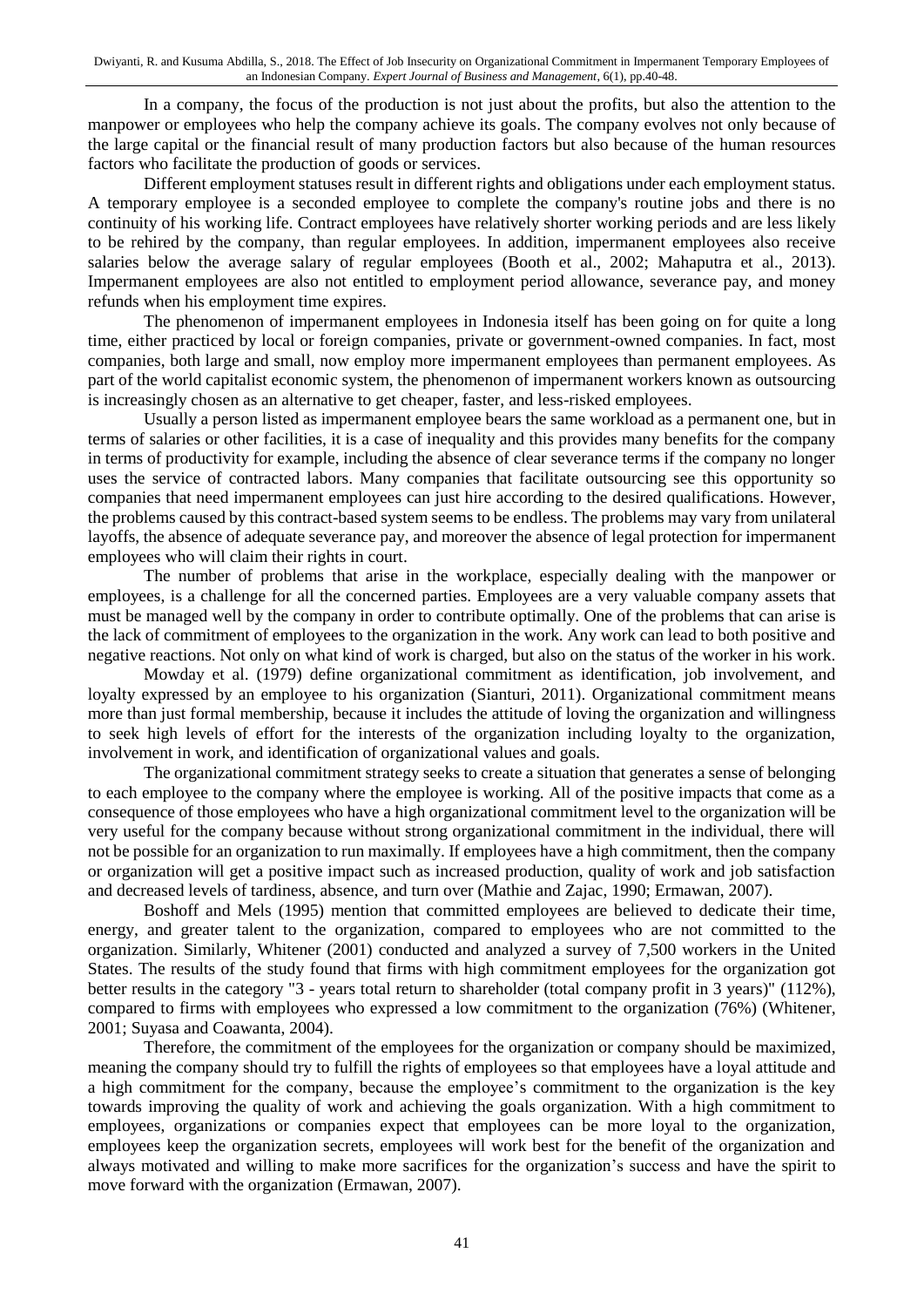Commitment for the organization is necessary, but in reality not all employees can show their commitment to the organization, especially in Indonesia. According to Suyasa and Coawanta (2014), in the report "Work Asia 2004/2005", it is said that the commitment of Indonesian employees to the company is lower than those in other Asian countries. The sample of the study was represented by 8,000 respondents from 46 companies in Indonesia, with a total of 115,000 respondents from 515 companies in 10 Asian countries (Suyasa and Coawanta, 2014).

Baranduan (2011) survey results conducted by ESRC Center for Business Research conducted on 300 employees showed more than 44% of respondents feel that they only slightly trust the company where they work. Most of these employees feel that the organization is not on the same side as them.

Interviews conducted by researchers with impermanent employees of Royal Korindah Co Ltd., especially in the production section of Anggrek and Cempaka units, showed that some employees lacked a sense of ownership of the company. Often, employees who do not go to work include a letter of excuse from the doctor so that their absence is not counted as absence from work though actually they are not really sick. Then the results of interviews with temporary employees who are hired simultaneously showed that some employees feel there is no reciprocity from the company for their performance. Usually, they work in various shifts for a long time but the status of work is not clear whether he will be appointed or not as a permanent or regular employee so that in the long run in the work he admitted do not do it maximally, only fulfilling the target instead of making effort to surpass the target.

Based on the results of introductory observation conducted, researchers also found other problems where many employees come to work late. Then there was also information from one of the personnel staff of PT Royal Korindah Purbalingga that many employees who are mainly male employees do not go to work after receiving their salary.

Psychological research results show that trust is the key to maintaining a sense of security from employees. Research conducted by Roskies and Guerin (1990) and Greenglass et al. (2002) concluded that the decline in working conditions such as insecurity in work will affect employees more than just losing jobs. These conditions also lead to the emergence of negative emotions, decreased psychological conditions and will affect employees' commitment to work (Baranduan, 2011).

Allen and Meyer (1997) formulate a definition of commitment in organizing as a psychological construct that is the characteristic of the relationship of organizational members with their organization and has implication for individual decision to continue his membership in organizing. Based on that definition, members who are committed to their organization will be more able to survive as part of the organization than members who are not committed to the organization.

Marchington et al. (2008) mention five factors that affect the organizational commitment: The physical condition of the work environment, the feeling or desire to work for a good leader or company, wage payments, rewards or opportunities in work, a sense of security in work, With the emergence of job insecurity conditions perceived by employees (Kurniawan, 2006).

According to Ashford et al. (1989) the impact of job insecurity are low organizational commitment, job satisfaction, low organizational trust. Research conducted by Greenhalgh and Rosenblatt (2010; 1984) and Baranduan (2011) tried to examine the effects of job insecurity on work commitment and work behavior. The results that states that employees who can go through the stage of this sense of insecurity, showing a declining work commitment from time to time which means that the existence of job insecurity in employees also affect employees in the work or performance like being unmotivated to work. De Witte (2005) stated that job insecurity is the employee's perception of the threat of loss or job sustainability and concerns related to the threat. Employees who feel less able to control the situation in the work and less able to predict the situation to be faced, because the ambiguity of the situation, can perceive the existence of job insecurity (Ashord et al., 1989; Mahaputra et al., 2013).

Joelsen and Wahlquist (1987) suggest that job insecurity is an individual understanding of workers as the first stage in the process of job loss (Wijaya, 2010). In fact, the population with job insecurity is always in greater numbers than workers who actually lose their jobs. It also discloses that vulnerable workers experience job insecurity, for example, those who are in danger of losing a job, a freelancer (a service worker who is not tied to an organization) and impermanent employees, new employees who are on probation, and employees of the secondary labor market (Minority ethnic groups, disabled workers, seasonal workers and employees coming from contract provider providers).

Job insecurity level of an employee can be known from job insecurity aspect condition. Hellegren et al. (1999) distinguishes aspects of the dimensions of job insecurity into two, namely aspects of quantitative and qualitative. Quantitative aspects of job insecurity are worries about job loss. The qualitative aspect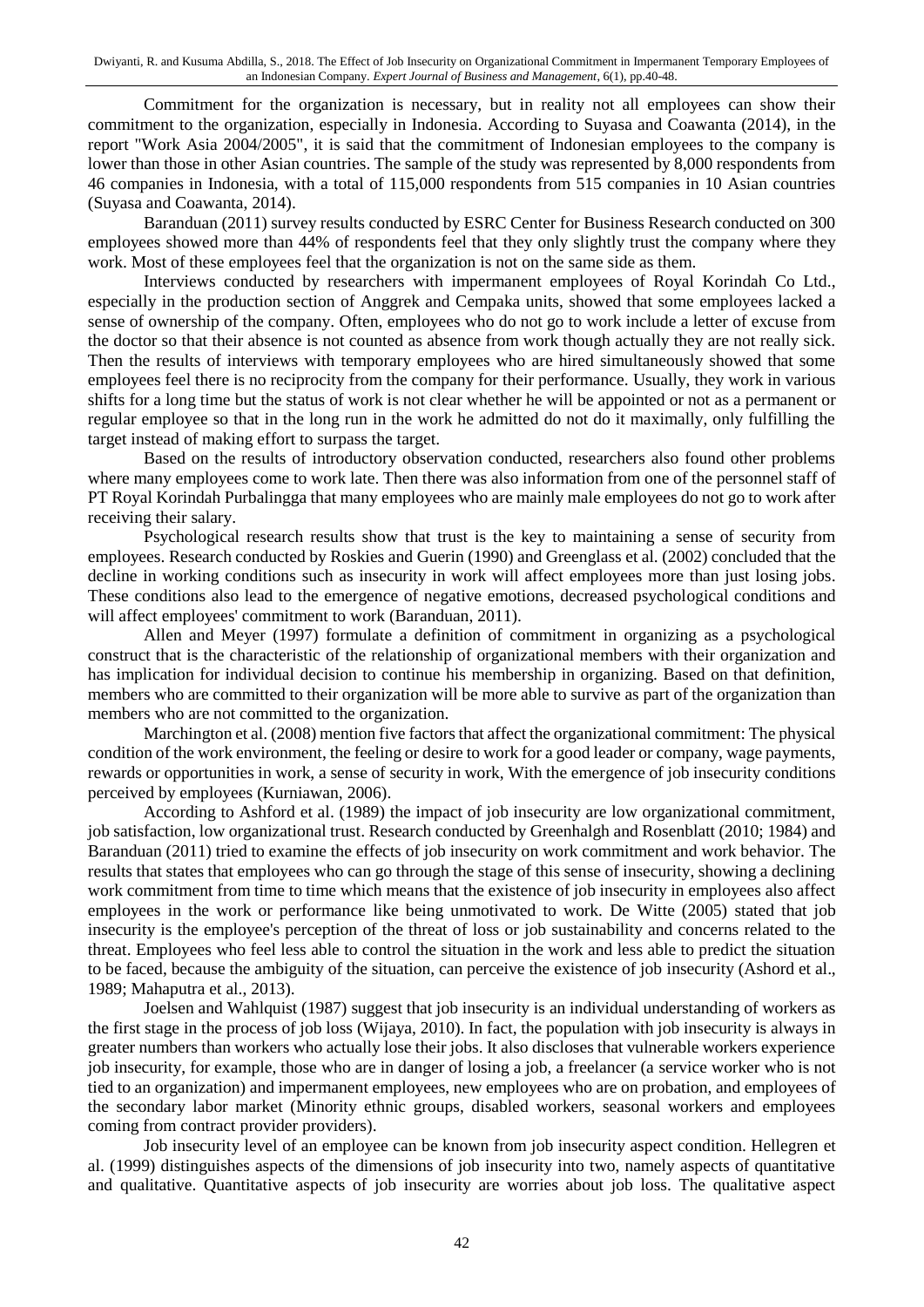concerns employees' perceived concerns about the potential loss of job features that are considered important to an employee.

Ruvio and Rosenblatt (1999) then clarify those three dimensions (Novliadi, 2009). First, the feeling of being threatened on the total work of a person, for example someone moved to a lower position in the organization, transferred to another job with the same level in the organization or temporarily dismissed. On the other hand a job loss may either happen permanently or someone may be fired or forced to retire too early. Second, the feeling of being threatened against the work performance. For example, organizational change may cause a person to have difficulty making progress in the organization, retaining salaries or increasing revenues. This may affect the position of a person in the company, the freedom to organize work, job performance, and job significance. Threats to the work display may also play a role in the difficulty of accessing previously ready-to-use resources. Third, job insecurity may play a role in a person's feeling for lack of control or inability to control events in his workplace, simply a feeling of being helpless (Ruvio and Rosenblatt, 1999).

Job insecurity is the psychological condition of an employee who feels threatened or worried about the continuity of his work in the future due to the changing environmental conditions. This condition arises because of the many types of work that are impermanent or contract work. The increasing number of jobs with impermanent or non-permanent duration leads to an increasing number of employees experiencing job insecurity (Smithson and Lewis, 2000; Kurniasari, 2005). Nopiando (2012) states job insecurity as the emergence of fear or anxiety in relation to subjective perceptions related to the possibility of future job losses. While Burchell et al. (2002) define job insecurity as a subjective feeling towards the risk of losing a job as an expression of the worker himself.

Within the limits of job insecurity, pressures can still be tolerated, but if it exceeds the limits of one's endurance it will result in the physiological destruction, psychological distortions and inharmonic condition among the people involved in the organization (Ermawan, 2007) with the various changes that occur within the organization, employees are likely to feel threatened, anxious, and insecure because of the potential changes to affect the conditions of work and the continuity of relationships and remuneration it receives from the organization. These circumstances can lead to job insecurity conditions or work inconvenience felt by employees in carrying out the work.

Based on interviews conducted on temporary employees of Royal Korindah from Anggrek and Cempaka units, some employees say they are worried about their unclear work status whether they will be contracted, appointed as permanent employees or removed and have the contract from the beginning as the first time they work, moreover they both have worked for about two years and there is a little chance for job promotion in this small company. Employees are worried if later they are losing jobs and become unemployed especially at PT Royal Korindah Purbalingga as there is a job vacancy and the company accepts new employees to be employed almost every day.

In addition, employees are also housed a month before the contract runs out or the term there is a cut off. If the contract is advanced, the laid-off employee will be contacted to work again but will have to start the contract again, from the beginning by submitting, an application letter. The following table presents the research basis data of cut off employees from Anggrek and Cempaka units Royal Korindah Purbalingga.

| Year | Month     | <b>Employees Cut Off</b> |         | <b>Total</b> |
|------|-----------|--------------------------|---------|--------------|
|      |           | Anggrek                  | Cempaka |              |
| 2014 | August    | 3                        | 5       | 8            |
|      | September | 32                       | 18      | 50           |
|      | October   | 23                       | 26      | 49           |
|      | November  | 12                       | 24      | 36           |
|      | December  | 2                        | 2       | 4            |
| 2015 | January   |                          | 3       | 10           |
|      | February  | 4                        | 3       |              |
|      | March     | 20                       | 27      | 47           |
|      | April     | 14                       | 17      | 31           |
|      | May       | $\Omega$                 | 2       | 2            |
|      | June      | 6                        | 11      | 17           |
|      | July      | 9                        | 4       | 13           |

*Table 1. Data of Cut Off Employees from Anggrek and Cempaka PT. Royal Korindah Purbalingga*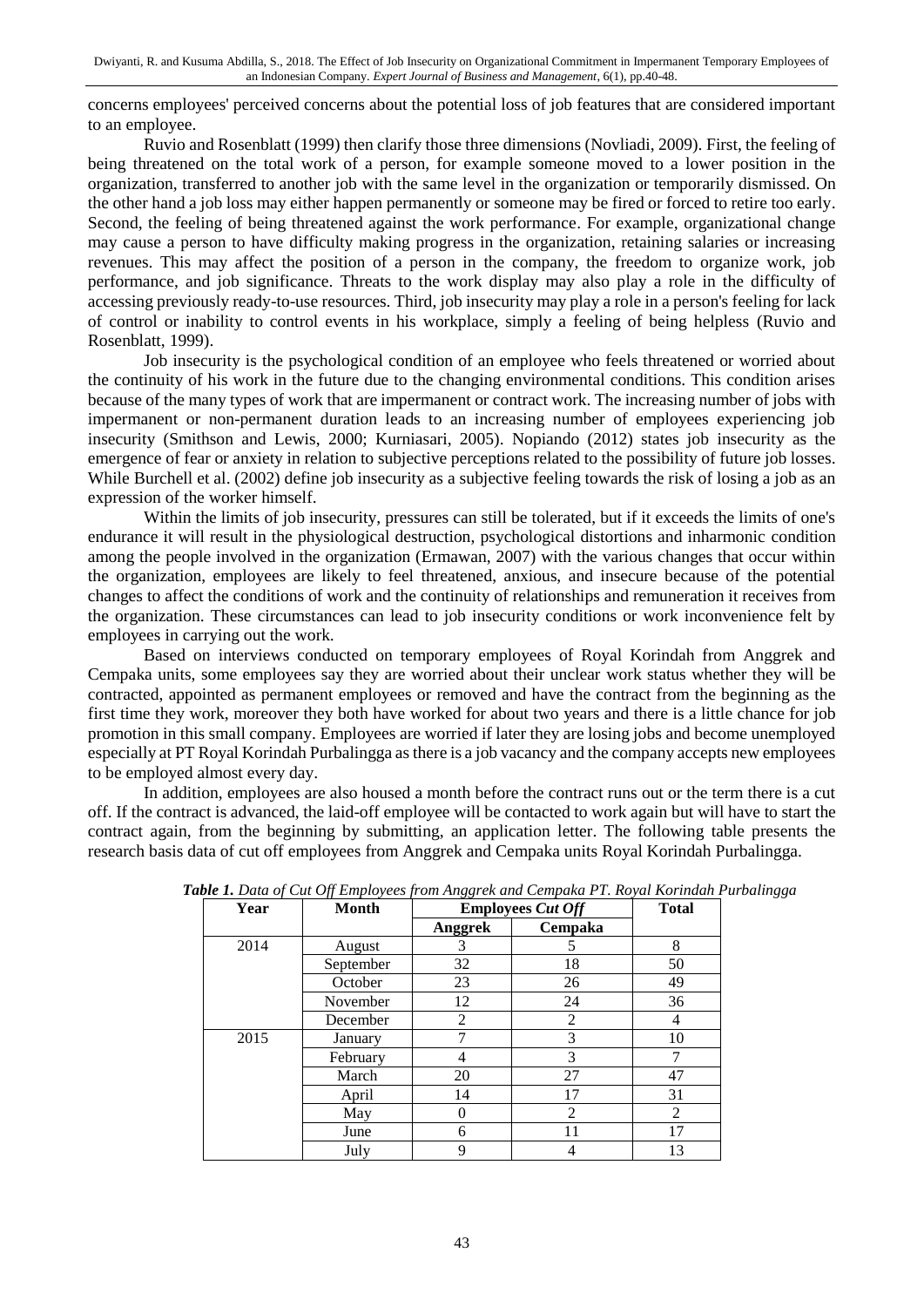Then strict supervision by the coordinator and limited space during work makes the employee feel uncomfortable because the employees sit continuously doing his work during working hours and can only leave the place to go to the bathroom or break time.

Based on interviews conducted, the results showed that the condition of work space in production in Anggrek and Cempaka unit in Royal Korindah Purbalingga is less qualified, such as less air ventilation room and roof of "zinc" so that employees at work feel less comfortable because the air is too hot even though there is an indoor fan. In addition to feeling uncomfortable, the room is also very noisy and the workplace situation can cause job insecurity and that furtherly affect the employees while doing their job, because employees feel less attention by the company about the right of employees in obtaining the comfort of the work space.

#### **2. Literature Review**

The situation of increasing unemployment and increasing job insecurity have a contradictory impact on employees' commitment to their organization. On the one hand, a decrease in satisfaction that goes hand in hand with work unrest tends to make people less motivated and committed. On the other hand, the fact that people actually have jobs means that this work becomes more important and more valuable, which can increase the organization's commitment.

Some of the results of previous study (Baranduan, 2011) found the effect of job insecurity to employees, including: increasing dissatisfaction in work (Ashford et al., 1989), increasing psychological disorders, employees tend to withdraw from the environment (Ashford et al., 1989), an increasing number of employer turnover (Ashford et al., 1989).

According to Roskies and Louise Guerin (1990), the deterioration of working conditions such as insecurity decreases the quality of the individual, especially his work, it will also lead to the emergence of demotion which ultimately lowers the psychological condition of the employee. The long run will show dissatisfaction in work and will lead to a desire to move. Job insecurity also affects work commitment and work behavior. Studies conducted by Greenglass et al. (2002) show that individuals who can go through the critical stages of insecurity will further decrease their commitment.

Previous research has shown that job security involves a reduction in concerns of losing one's job (Berglund et al., 2014). Labor security emerges as a coping mechanism in situations of labor unrest (De Cuyper et al, 2008). Lee and Jeong's (2017) study is consistent with previous research result found that job insecurity diminished the Organizational Commitment, which in turn reinforced the intention to move to a new company.

#### **3. Research Methodology**

Variables used in this research are job insecurity as independent variable and organizational commitment as dependent variable. Population in this research is impermanent employees from production section of Anggrek and Cempaka units at Royal Korindah Purbalingga with 235 employees. The sample in this study is 82 people, 35%, taken from the total 235 impermanent employees. Simple random method is used in this research by the selection of random samples by mixing subjects in the same population.

Job insecurity scales and organizational commitment scales are used to collect the data. The job insecurity scale is structured based on three aspects: feelings threatened on total work, related to mutations, demotions, temporary fire, and permanent job loss. Feelings threatened against the appearance of work, relating to promotional difficulties, company policies and regulations, freedom of employment, job performance, and sustaining or increasing revenue. Powerlessness means that employees are not able to control events in their working environment such as poor working environment conditions and relationships with coworkers, superiors or subordinates.

The scale of organizational commitment is based on three dimensions of organizational commitment, namely affective commitment, related to the emotional relationship of members to their organization, identification and involvement of members with activities in the organization. Continuance commitment is related to the awareness of members of the organization who may lose for leaving the organization. Normative commitment describes the feeling of belonging to continue to be in the organization. Reliability coefficient for job insecurity scale obtained r\_count equal to 0,910 and reliability coefficient for organization commitment scale obtained r\_count equal to 0,924.

Subjects are asked to choose the degree of agreement and disagreement for each statement. There are 4 alternative answers, which are very suitable (SS), appropriate (S), inappropriate (TS), and highly inappropriate (STS). Scores of this scale move from 4 to 1 for a favorable item and move from 1 to 4 for unfavorable item. Simple linear regression is used ad the data analysis technique.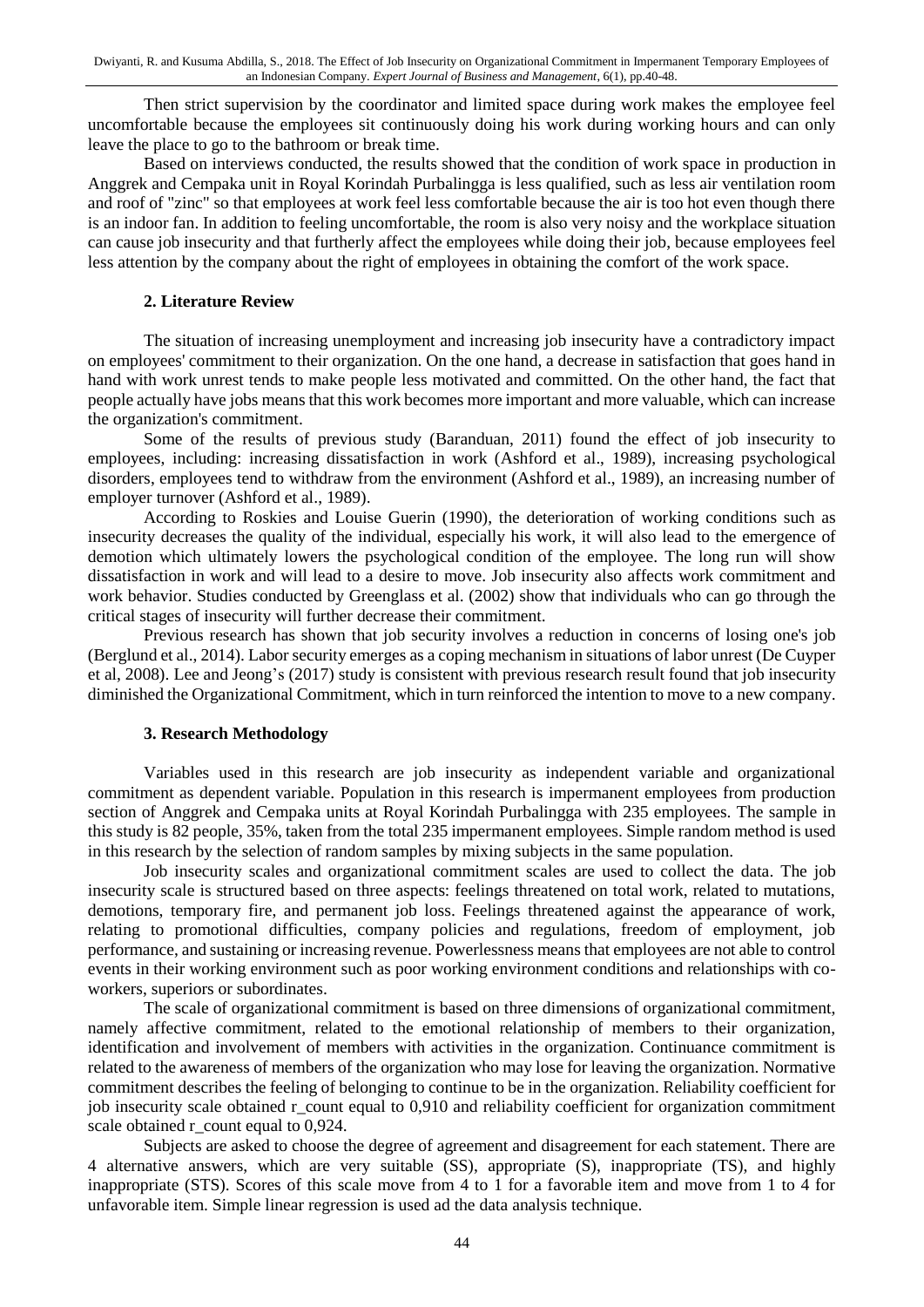#### **4. Results and Discussion**

Description of research data provides information about the condition of the research subjects on the variables studied. Based on the analysis of statistical data, we obtained the following data distribution frequency of each job insecurity score as follows:

| Range                     | Category  | <b>Frequency</b> | <b>Percentage</b> |
|---------------------------|-----------|------------------|-------------------|
| X > 141.09                | Very High |                  | 2.44              |
| $126.38 \le X \le 141.09$ | High      |                  | 23.17             |
| $111.67 \le X \le 126.38$ | Medium    | 35               | 42.68             |
| $96.96 \le X \le 111.67$  | Low       | 25               | 30.49             |
| X < 96.96                 | Very Low  |                  | 1.22              |
| Total                     |           | 100              |                   |

*Table 2. Frequency Distribution of Job Insecurity Score*

From the previous table (Table 2), it can be noted that the percentage of respondents' answers who have very high job insecurity is 2.44% (2 employees), 23.17% (19 employees) who have high job insecurity, 42.68% (35 employees), 30.49% (25 employees) with low job insecurity, and 1.22% (1 employee) who has very low job insecurity. While the frequency distribution data of each score of organizational commitment is as follows:

| <b>Table 5.</b> Distribution of Frequency of Organizational Communicity Score<br>Range | Category  | <b>Frequency</b> | Percentage |
|----------------------------------------------------------------------------------------|-----------|------------------|------------|
| X > 149.69                                                                             | Very high |                  | 1.22       |
| $133.82 \le X \le 149.69$                                                              | high      | 24               | 29.27      |
| $117.94 \le X \le 133.82$                                                              | Medium    | 13               | 15.85      |
| $102.07 \leq X \leq 117.94$                                                            | Low       | 39               | 47.56      |
| X < 102.07                                                                             | Very low  |                  | 6.10       |
| Total                                                                                  | 82        | 100              |            |

*Table 3. Distribution of Frequency of Organizational Commitment Score*

From table 3, it can be observed that the percentage of respondents who have a very high organizational commitment is 1.22% (1 employee), 29.27% (24 employees) have high organizational commitment, 15.85% (13 employees) has a moderate organizational commitment, 47.56% (employees) have low organizational commitment, 6.10% (employees) have very low organizational commitment.

From the description above, we can see that employees' job insecurity who are in the high category represent 21 people of the total sample. Characteristics of individuals experiencing high job insecurity are lacking in their ability to survive the pressures and are lacking optimism (Greenhalgh and Rosenblatt, 2010; Ermawan, 2007), are less able to control the situation in jobs such as changes in the company, and are less able to predict the situation to be faced (Ashord et al., 1989; Mahaputra et al, 2013).

Characteristics of individuals who experience high job insecurity, as described above, are in accordance with the behavior of employees who experience high job insecurity and appear in the office, the employees are feeling worried about their work less, have a clear status whether the contract will be continued, whether or not they will be appointed as permanent employees, starting doing contracts again. Employees are worried that if they lose this job, they will become unemployed, especially in PT Royal Korindah Purbalingga. Almost every day there is a job application and new employees. The existence of new job applicants will certainly hinder the performance of employees because they feel threatened by their temporary status.

Then strict supervision by the coordinator and limited space make the employee feel uncomfortable because the employees sit continuously doing his work during working hours and can only briefly leave the place. The situation of the workplace is uncomfortable for the employees, affecting employees while doing their job, because employees get less attention about the rights of employees in obtaining the comfort of their work space.

While it is seen that there are 44 people who have low category of commitment of employee organizations. The characteristics of individuals who have low organizational commitment are having less commitment to the company and are not proud to be part of the company (Teresia and Suyasa, 2008), have lack of trust in the company, and feel that the company does not support them (Baranduan, 2011).

Characteristics of individuals who have low organizational commitment as described above, are indicated by the employees who claim that they are relaxed in the workplace because their permanent work status is not important to them because they claim there are many other companies that will accept and hire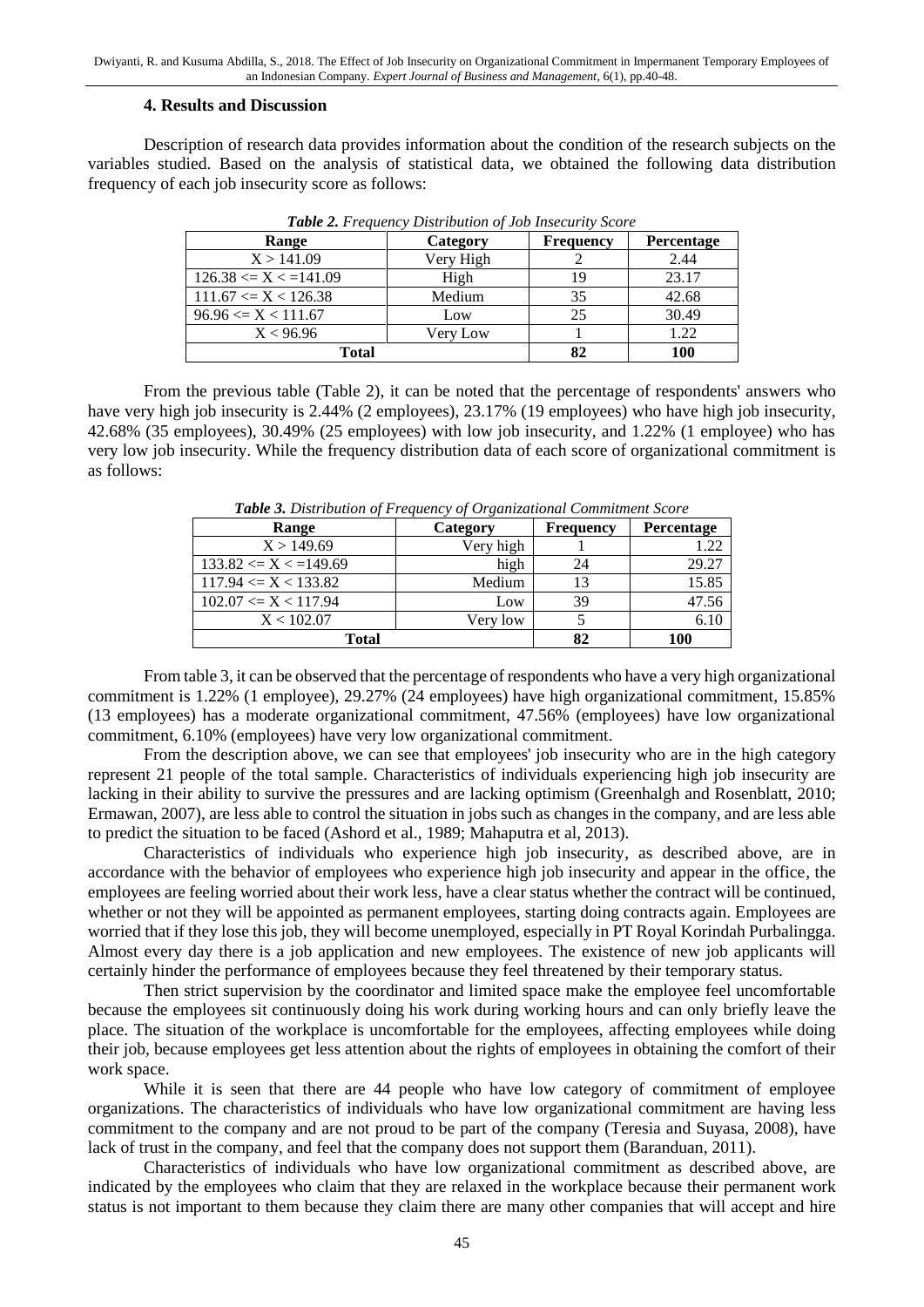them. In addition, employees feel there is no reciprocity from the company for their performance. Many people have already worked for long periods of time with a lot of workload without clear status, whether they will be appointed as permanent employees or not.

Based on regression analysis result, the t count value is equal to - 7.071 with p (0,000) <0,05. This result indicates that there is a significant effect between job insecurity and organizational commitment on temporary employees of Anggrek and Cempaka units in Royal Korindah Purbalingga. The magnitude of the influence of job insecurity on organizational commitment shown is based on the coefficient of determination (R square) of 0.385. This figure shows that in this research, job insecurity affected 38,5% of the organizational commitment, while the rest, of 61,5%, is affected by factors other than job insecurity factor.

The effect of job insecurity  $(X)$  on organizational commitment  $(Y)$  is also shown by the equation:

 $Y = 203.950 + (-0.656) X$ 

That is, if the 'job insecurity' variable is 0, then the 'organizational commitment' level is -0.656 and each addition unit of 'job insecurity' variable will decrease the organizational commitment by 0.656.

The results are in accordance with those proposed by Marchington et al. (2008) and Kurniawan (2006), namely that the main factor that affects the organization's commitment is a sense of security in work, in this case related to the emergence of job insecurity conditions perceived by employees. Ashford et al. (1989) and Baranduan (2011) state that one of the effects of job is the decreasing organizational commitment. Job insecurity also affects work commitment and work behavior. The statement is reinforced by studies conducted by Greenglass et al. (2002) and Baranduan (2011) that show individuals who experience critical stages of insecurity will report lower levels of commitment.

It cannot be denied that the company succeeds not only because of large capital inflows or the result of many factors of production, but also because of the factors related to quality human resources who produce goods or services. Employees are a very valuable company asset that must be managed well by the company in order for them to contribute optimally.

If the temporary employees show symptoms of job insecurity, of course, this will affect employees in the workplace or their performance, such as being lazy to work or less motivation in work (Baranduan, 2011). In addition, high job insecurity leads to a low commitment for the organization. Without a strong organizational commitment in employee, it will not be possible for an organization to run at strong levels of performance. If employees have a high commitment, then the company or organization will get a positive impact such as increased production, quality of work and job satisfaction and decreased levels of delay, absence, and turnover (Mathie and Zajac,1990; Ermawan, 2007).

The result that stated that organizational commitment of 61.5% is affected by other factors, except job insecurity, is supported by Marchington et al. (2008), who mention that organizational commitment is also related to the existence of job insecurity conditions perceived by employees. However, there are still other factors affecting organization's commitment, namely physical conditions of the work environment, the feeling or desire to work for a good company, salary payment, and rewards or opportunities at work.

The results of this study indicate that low job insecurity will increase organizational commitment. A high organizational commitment on impermanent employees creates a good morale and work productivity because of a strong sense of belonging to a company that will have a positive impact on the company's progress.

#### **5. Conclusion**

Based on the results of research and discussion about the effect of job insecurity of organizational commitment of temporary employees of Anggrek and Cempaka units in Royal Korindah Co Ltd. Purbalingga, it can be concluded that there is an effect of job insecurity toward organizational commitment. The effect that occurs in this relationship is negative and indirect, namely temporary employees who experience high job insecurity will have a low organizational commitment, and vice versa, if the job insecurity experienced by temporary employees is lower, then their commitment is higher. The effect of job insecurity on organizational commitment is 38.5%, and 61.5% of the effect comes from other influencing factors (unobserved factors).

#### **5.1. Limitations and Further Research Directions**

Limitations of this study refer to the fact that the researchers conducted the present research in one organization and in a limited number of production units for the company. Therefore, it does not have a clear perspective on the different environments and cultures throughout the organization.

Based on these limitations, the researchers recommend further research covering various companies and workers other than the production units. The effective contribution of job insecurity to organizational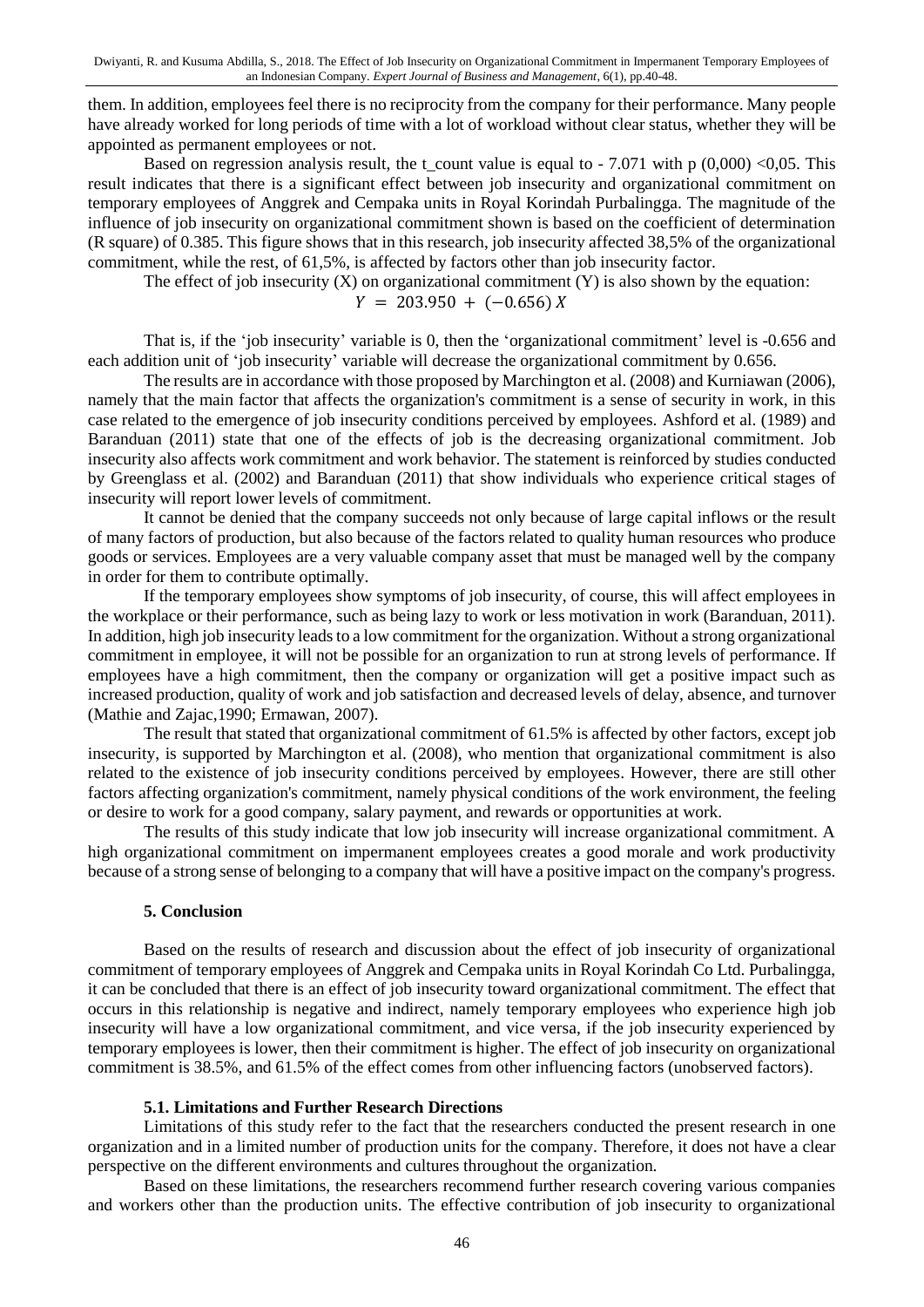commitment is 38.5% and there are still 61.5% other factors affecting organizational commitment. For further research it is desirable to examine other factors such as work environment, feeling or desire to work for a leader company, wage payments, and rewards or job opportunities.

#### **References**

- Allen, N. J. and Meyer, J. P., 1997. *Commitmen in The Workplace Theory Research and Application*. California: Sage Publications.
- Ashford, S., Lee, C. and Bobko, P., 1989. Content, causes, and consequences of job insecurity: A theory-based measure and substantive test. *Academy of Management Journal,* 32, pp.803-829.
- Baranduan, P.C.W., 2011. *Pengaruh Job Insecurity dan Kompensasi Terhadap Kepuasasn Kerja Karyawan Pada Boshe VVIP Club Yogyakarta.* Thesis*.* Yogyakarta: Universitas Kristen Duta Wacana.
- Berglund, T., Furåker, B. and Vulkan, P., 2014. Is Job Insecurity Compensated for by Employment and Income Security?. *Economic and Industrial Democracy* 35(1), pp.165–184.
- Booth, A.L., Francesconi, M. and Frank, J., 2002. Temporary Jobs: Stepping Stones or Dead Ends?. *The Economic Journal,* 112(480), pp. F189-F213.
- Boshoff, C. and Mels, G., 1995. A causal model to evaluate the relationships among supervision, role stress, organizational commitment and internal service quality. *European Journal of Marketing*, 29(2), pp.23- 42.
- Burchell, B., Ladipo, D. and Wilkinson, F., 2002. *Job insecurity and Work Intensification*. New York: Routledge.
- De Cuyper, N., Bernard-Oettel, C., Berntson, E., De Witte, H. and Alarco, B., 2008. Employability and Employees' Well-Being: Mediation by Job Insecurity. *Applied Psychology,* 57(3), pp.488–509.
- De Witte, H., 2005. Job insecurity: Review of the international literature on definitions, prevalence, antecedents and consequences. *South African Journal of Industrial Psychology*, 31(4), pp.1–6.
- Ermawan, D., 2007. *Hubungan Antara Job Insecurity Dan Konflik Peran Dengan Komitmen Organisasi. Essay*. Surakarta: Universitas Muhammadiyah Surakarta. [online] Available at: http://etd.eprints.ums.ac.id/1452/2/F100030039.pdf [Accessed on 2 February 2018].
- Greenglass, E. R., Burke, R. J. and Fiksenbaum, L. (2002). Workload and burnout in nurses. *Journal of Community and Applied Social Psychology,* 11, pp.211-215.
- Greenhalgh, L. and Rosenblatt, Z., 1984. Job Insecurity: Toward Conceptual Clarity. *The Academy of Management Review*, 9(3), p.438.
- Greenhalgh, L. and Rosenblatt, Z., 2010. Evolution of research on job insecurity. *International Studies of Management and Organization*, 40(1), pp.6–19.
- Hellgren, J., Sverke, M. and Isaksson, K. 1999. A two-dimensional approach to job insecurity: consequences for employee attitudes and well-being. *European Journal of Work and Organizational Psychology*, 8, pp.179–195.
- Joelson, L. and Wahlquist, L., 1987. The Psychological Meaning of Job Insecurity and Job Loss: Results of a Longitudinal Study. *Social Science and Medicine*, 25, pp.179-182.
- Kurniasari, L., 2005. *Pengaruh Komitmen Organisasi dan Job Insecurity Karyawan Terhadap Intensi Turnover.* [online] Available at: http://www.damandiri.or.id/file/luvikurniasariunairbab2.pdf [Accessed on 2 February 2018].
- Kurniawan, A., 2006. *Hubungan antara Persepsi Manajemen Lini Terhadap Turnover di Manajemen Puncak dengan Komitmen Organisasi*. Essay. Surakarta: Fakultas Psikologi Universitas Muhammadiyah Surakarta.
- Lee, S.H. and Jeong, D., Y., 2017. Social Behavior and Personality. *Scientific Journal Publishers Limited*, 45(4), pp.529-536. Doi: 10.2224/sbp.5865
- Mahaputra, B., Riantoputra, C.D. and Respati, A., 2013. Peran Employability dalam Hubungan Job Insecurity dan Kepuasan Kerja., dalam *Jurnal Makara Seri Sosial Humaniora*, 2013, 17(2), pp.90-98.
- Marchington, M., Wilkinson, A. and Marchington, L., 2008. *Human resource management at work: people management and development* (4. ed). London: Chartered Institute of Personnel and Development.
- Mathieu, J.E. and Zajac, D.M., 1990. A review and meta-analysis of the antecedents, correlates, and consequences of organizational commitment. *Psychological Bulletin*, 108, pp.171-194.
- Mowday, R.T. Steers, R.M., Porter, L.W., 1979. The measurement of organizational commitment. *Journal of Vocational Behavior*, 14 (2), pp.224-247.
- Nopiando, B., 2012. Hubungan Antara Job Insecurity Dengan Kesejahteraan Psikologis Pada Karyawan Outsourcing. *Journal of Social and Industrial Psychology,* 1(2), pp.1-6.